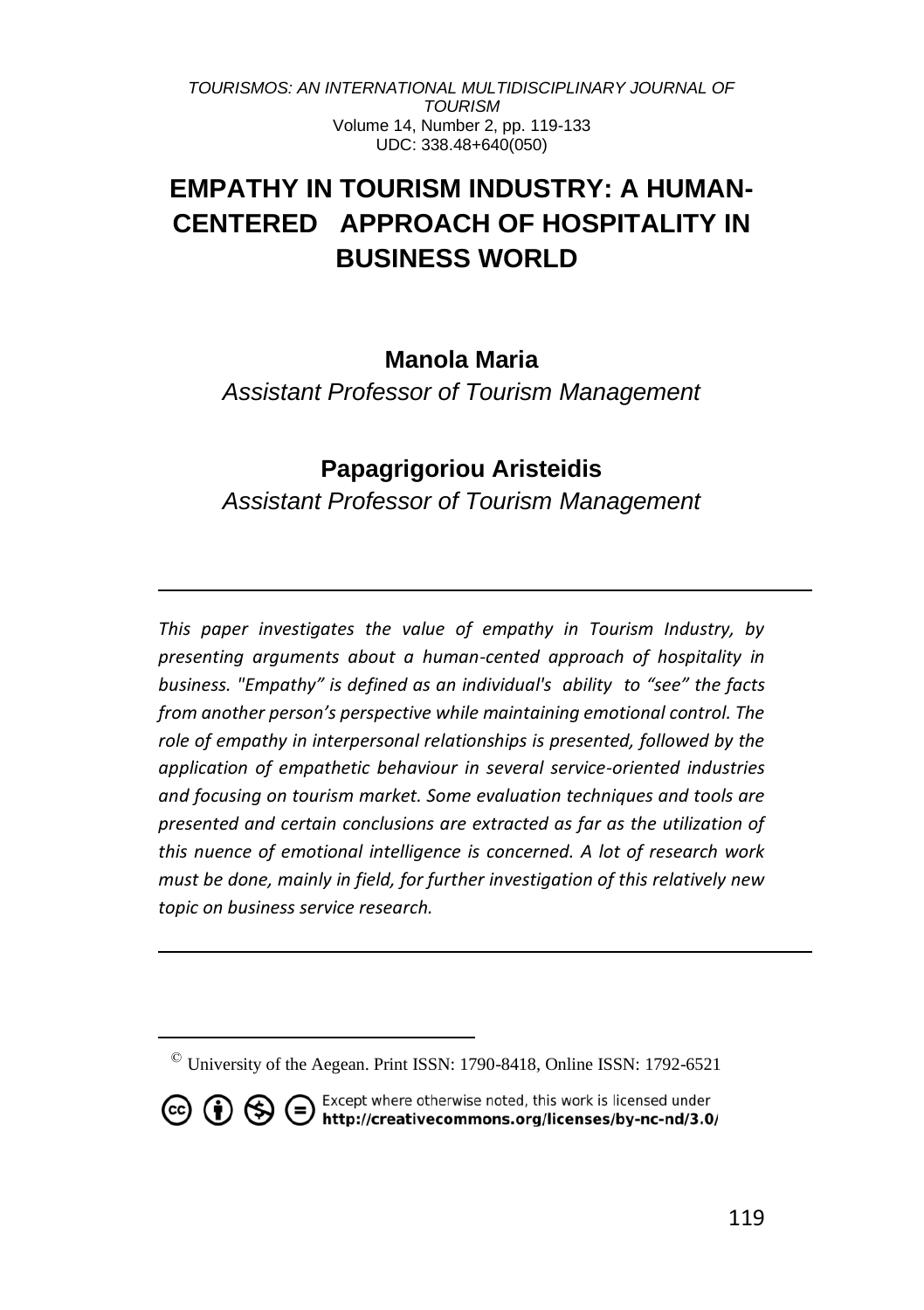**Keywords:** *empathetic behavior, emotional intelligence, tourism industry, services, satisfaction, quantative data, leadership*

### **INTRODUCTION**

Empathy, as a topic in interpersonal relationships, is relatively new. Available literature is significant but not abundant. Empathy is considered as a major communicative skill, whether inherent or taught. It can crucially effect the experience and thus the outcome of the interaction between a service provider and a customer. Although tourism industry is flourishing, it is an extremely competitive market, especially in the East Mediterranean area. Under this point of view, bettter tourist experience can make the difference among competitors and can contribute to creation and maintainance of a satisfied and loyal costumer background.

### **MANIFESTATIONS OF EMPATHY**

#### **The nuences of the term**

Empathy derives from the Old Greek word "empatheia", i.e. em (in) and pathos (suffering). The term was first used by German scholars in the form of the equivalent German "Einfuhlung, i.e. in feeling (2). The corresponding Greek term, passed into the English vocabulary as "empathy". As the etymology indicates, empathy describes the individual's ability to feel someone else's feelings. Since this definition is not strictly framed, we could state that empathy is also a person's ability to "see the world through someone else's eyes" (1, 2), "put oneself into another's shoes" (2), understand someone else's point of view (4), or to experience the feelings of someone else's emotions. The other person could be a person who receives our services (a client, a patience, a friend). The term could also be used for circumstances of feelings and self-awareness. Other researchers may define empathy as the participation in someone else's emotional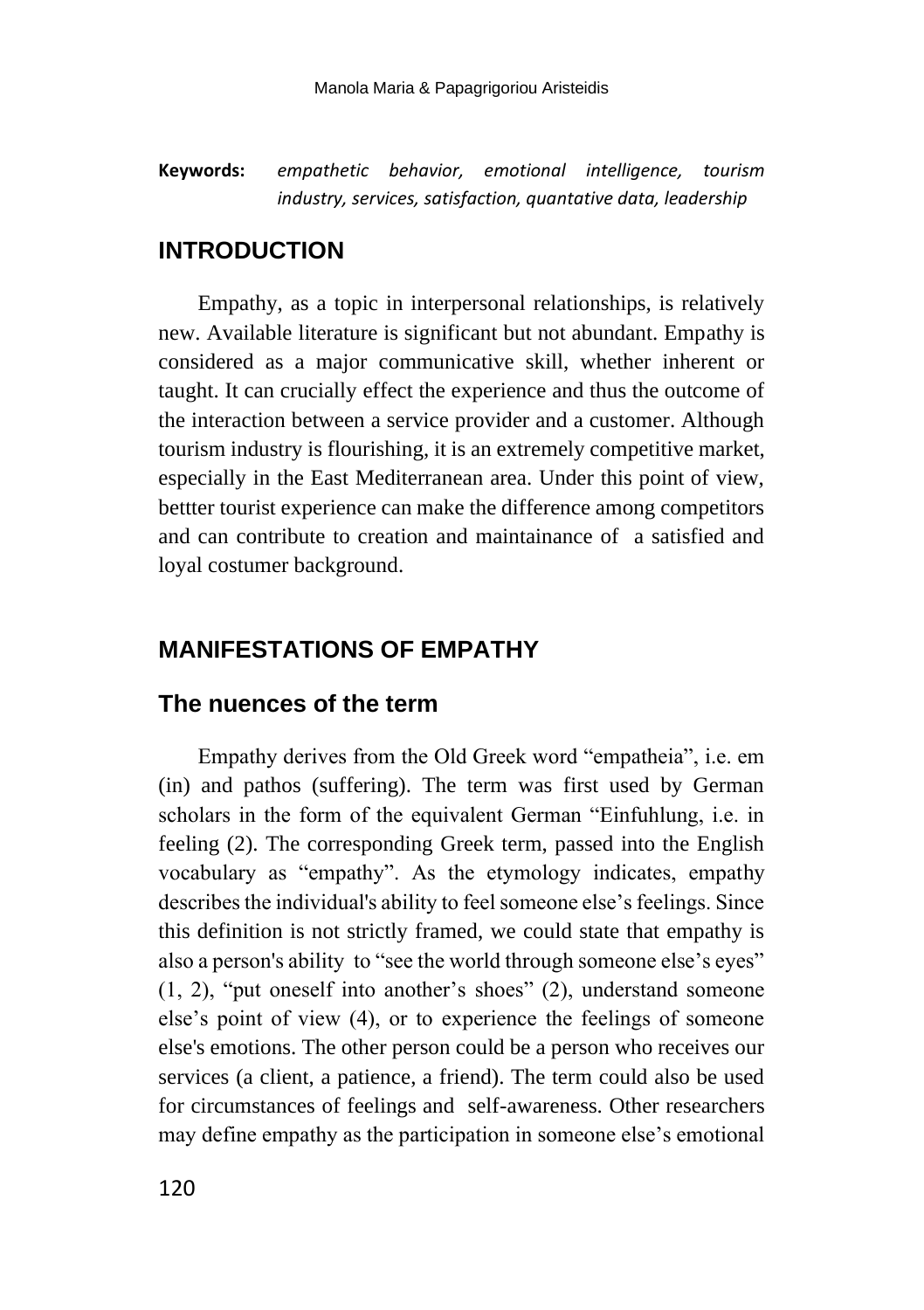experience (3) or as the ability to fully understand someone else's personality (3).

It is of major importance for people involved in tourism to use correct and proper vocabulary and terminology, in order to make the valuable extracted information utilizable. A vocabulary of emotions could facilitate the verbal "description" and thus "communication" of empathy  $(5)$ .

Under the aspect of examining terminology, it is useful to underline that the concept of empathy resembles the term sympathy. There are some significant differences though. For instance, sympathy is described as an emotion triggered by someone else's suffering (2). A more descriptive definition is provided as the ability to understand someone else's thought (5). Empathy is not an emotion, but rather a skill and a behaviour towards others (or towards ourselves).

There is no doubt that individuals with strong emotional sensitivity are more likely to exhibit empathic behaviour under given circumstances. However, most scholars state that empathic behaviour can be taught. According to a research, learning of empathy can be traced back to infant age. An infant that watches his/her mother's reaction to a specific emotion, for instance tears of sorrow, can mimic the behaviour (crying) and consequently the emotion itself (3).

# **Empathy and Emotional Intelligence**

Emotional Intelligent is defined as the person's ability to understand someone else's or his/her own emotions and to express them in a productive manner (2). It can be quantified by using the Emotional Intelligence Quotient (EQ), as a corresponding index to IQ (Intelligence Quotient). Those two types of Intelligence are not alike. Higher Emotional Intelligence is typically related to better social skills, higher self-awareness, better handling of emotions, and in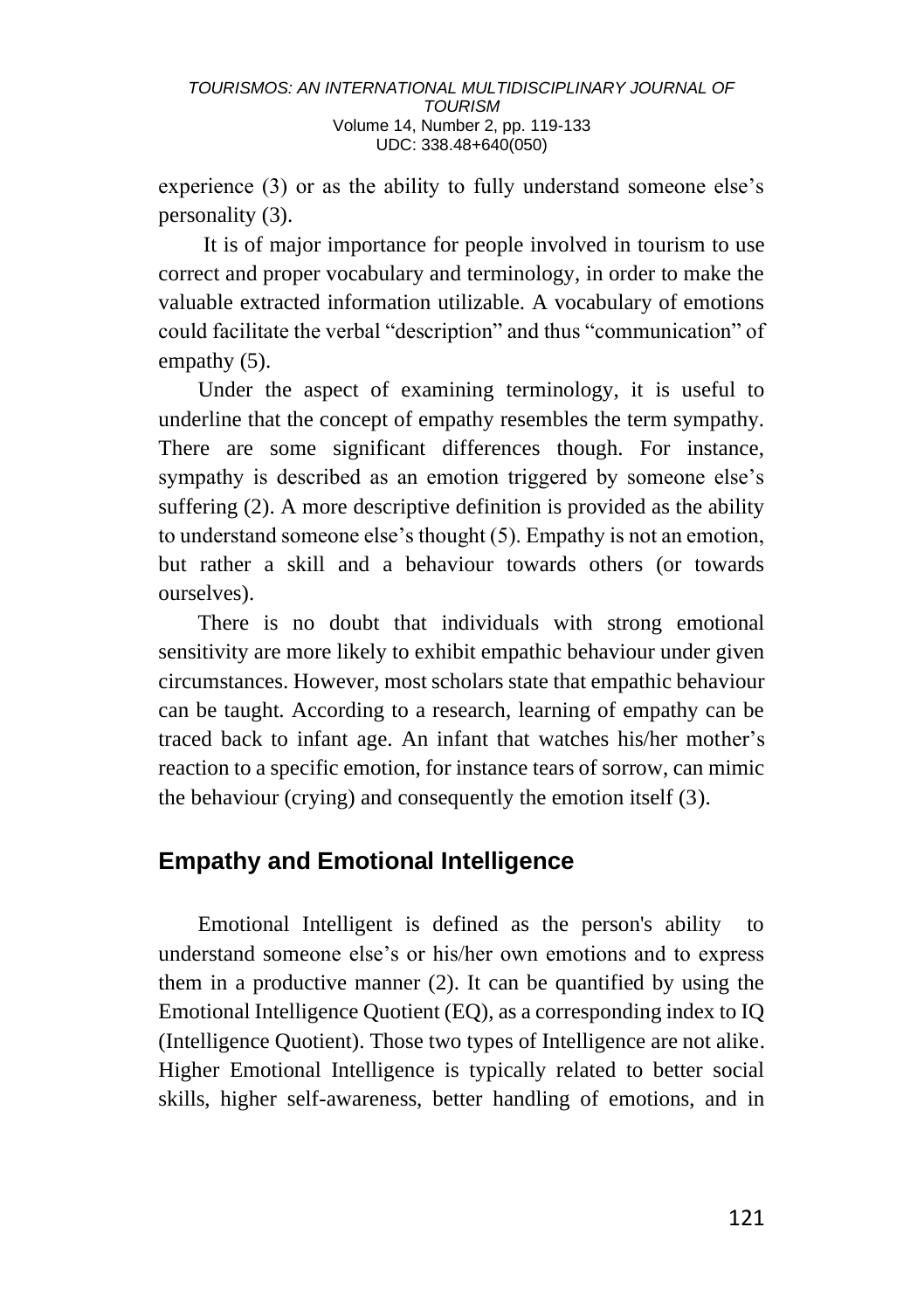some cases higher professional performance. Empathy is a major skill of a person with high Emotional Intelligence.

Over the recent decades, the popularity of empathy as a concept, could be considered as a sign that human interaction should be approached from a different point of view, as empathy could be applied in Education, in Health care and of course in Business.

# **Empathy in education**

Empathic behaviour can be involved in education system as a teaching tool for teachers, as a tool for improving student relationships and as a necessary taught skill for the adult life.

Every student is an individual with a unique personality that is shaped by specific present and past experiences, beliefs, treats etc. Thus, the empathic skills of teaching personnel can personalize the teaching procedure improving the teaching experience and rising the performance of both personnel and student.

Also, several techniques of teaching empathy, could help students to acquire high self awareness and help them successfully cope with common school problems, such as bullying (5). As a taught skill, empathy can offer a student's dramatically higher social performance (creating and handling interpersonal relationships, sexual life etc). This skill can be taught through several ways and techniques (2, 5) and can support the individual both as a minor and as an adult.

# **Empathy in health care**

Healthcare industry is a field, where interpersonal relationship between service provider (doctor, nurses, auxiliary medical staff) and service receiver (patient) can heavily influence the overall experience and in some cases the outcome of therapeutic process. Empathy is a necessary skill, especially in "sensitive" areas such as the Pediatric,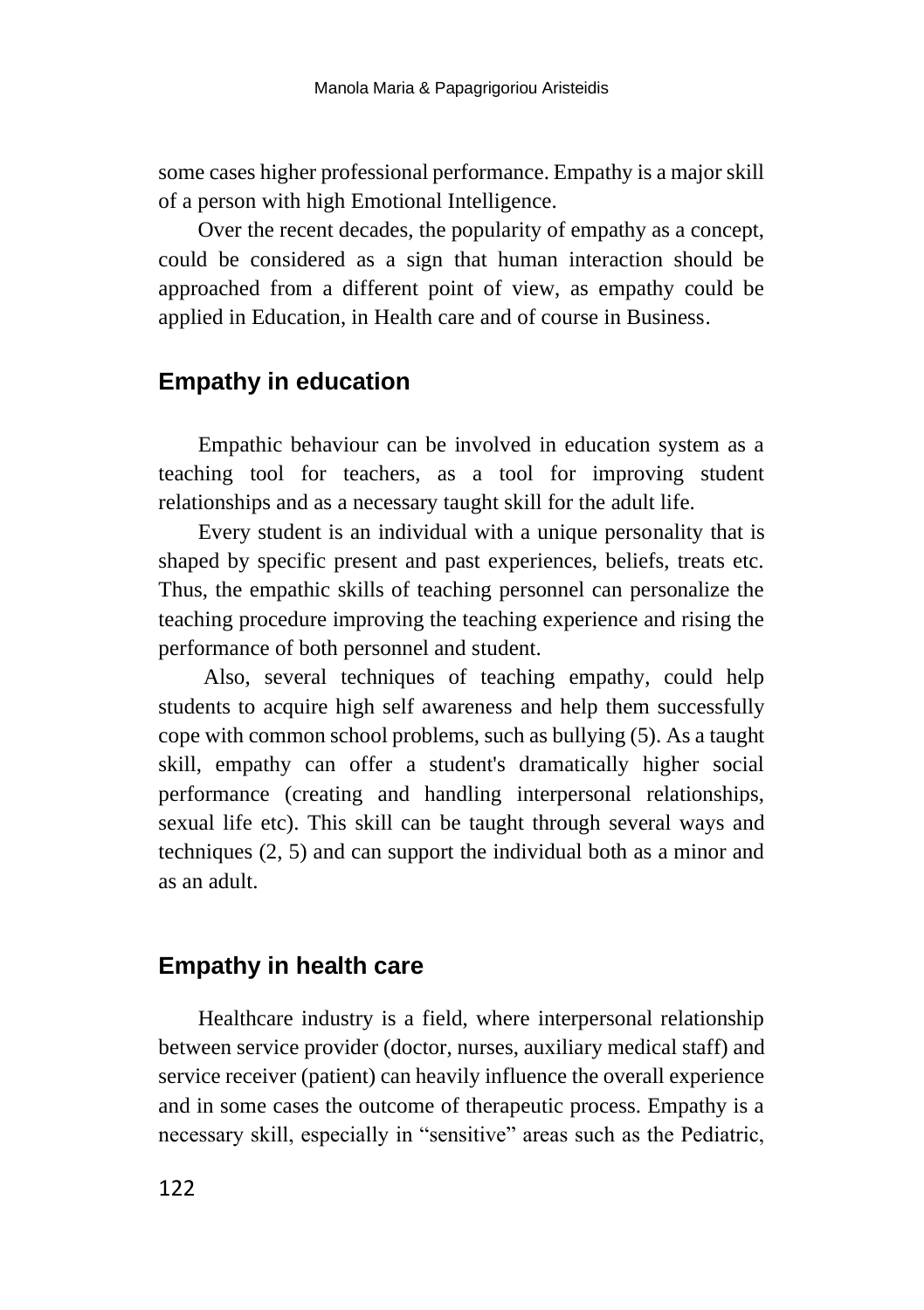Cardiological, Psychiatric, Artificial Kidney Unit, and Emergency Department of a Hospital (4). Research also reveals that health care professionals exhibiting high empathy, suffer less from burnout syndrome (4) and they consequently provide better services. The improved experience of the patients due to empathic behaviour of service providers, decrease the tendency of the former to continue seeking satisfying services inside the National healthcare system, thus lowering the overall healthcare cost in national or regional level.

# **EMPATHY AS A SKILL IN BUSINESS DEVELOPMENT**

# **Examining emotional parameters in Tourism Industry Administration**

Empathy was been brought to business's attention as a tool that could increase sales and improve costumer satisfaction. Since building solid and long lasting relationships with costumers is among the main priorities of companies, much more important than sales numbers, empathy as a tool has become an important topic. Beyond costumer satisfaction, empathic behaviour can have a major impact in working environment experience and thus to the overall performance of a corporation.

Tourism Industry is among the most important income resources for several countries. In regional level, it may be the main income resource. At its most fundamental type, tourism industry provides limited services, mainly related with sightseeing and scenic places. Modern-day tourism is a broad industry, where numerous of services can be provided. It includes recreational tourism, cultural tourism, sport tourism, medical tourism, religious tourism, academic tourism and numerous of other categories and subcategories.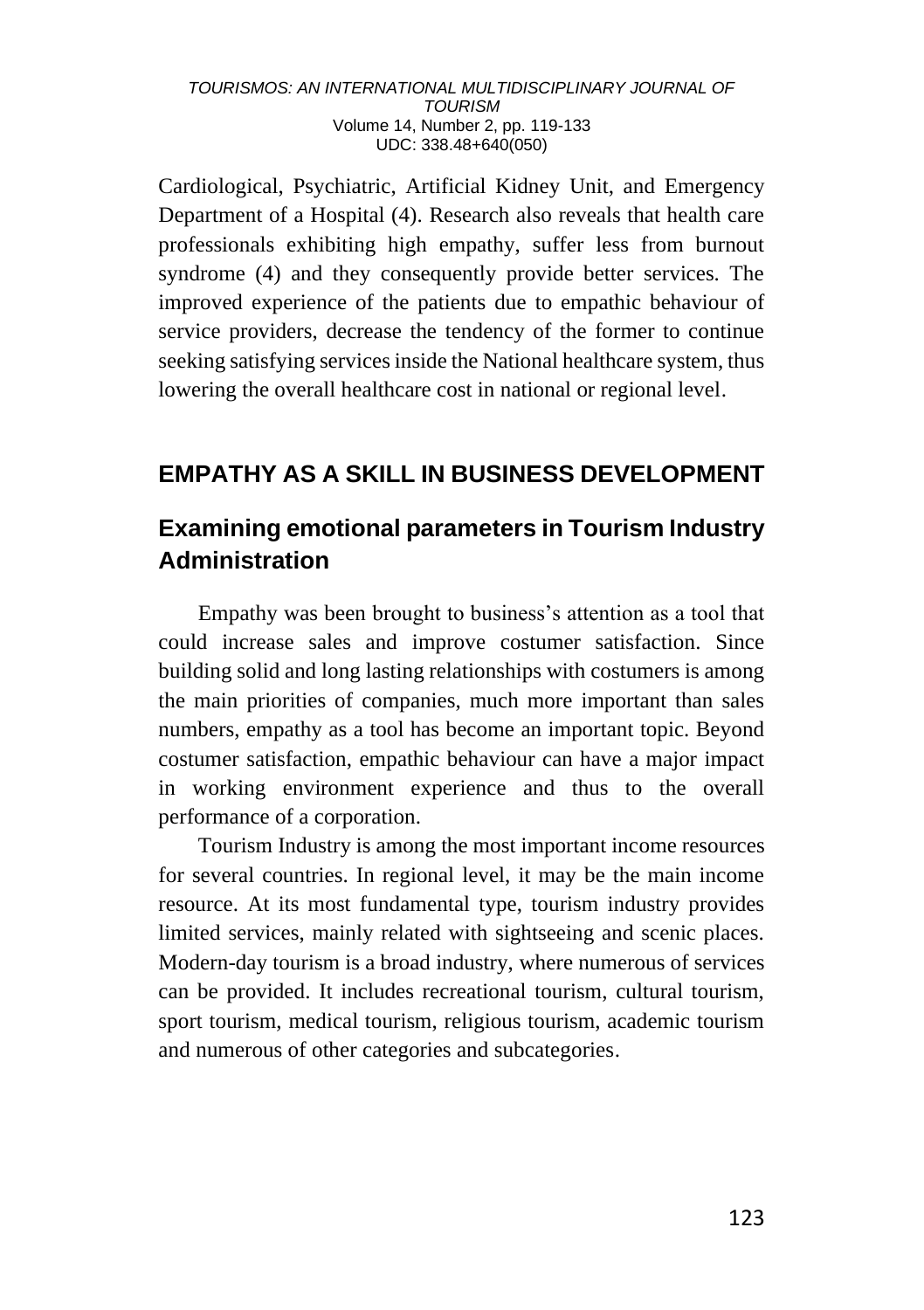### **The impact of empathy on tourists**

Empathy in tourism can be applied in two levels. As a tool for solving problems and overcoming obstacles while the client consumes the service and as a feedback- extraction tool for further investigation of costumers desires, additional services and improvement of the product. The present paper focuses mainly on the first application.

Given the broad nature of available tourism industry product and the promotional agenda of the industry, a tourist (or a potential tourist) can be an individual with a broad spectrum of identities. It can be a single person, a couple or a family, an elderly, an outdoor activity enthusiast, a professional athlete, a patient, a disabled person, a foreigner, a person who is not familiar with the destination place's culture, an experienced traveller or not, someone from overseas or another continent, someone from a hostile country, a scientist or professional and many more. Thus, expectations on the ideal services and overall consumer experience of each may vary. On the other hand, tourism industry exists due to the occurrence of its leaders, such as Managers or General Directors, who run institutions related to tourism or even hotel establishments. The interaction between these two major groups, tourists/customers /guests and leaders is inevitable.

Two factors of significant importance as far as the relationship among individuals involved in leadership are concerned, are empathy and trust (Wan Afezah Wan Abdul Rahman, 2016). Trust could be considered as a parameter of empathy, as a result of an individual's ability to deeply experience the same feelings as others. Although business industry is developed under a strict framework of rules, according to which organizations and companies have to be guided and shaped, genuine concern and compassion are tendencies appearing in modern models of leadership.

Over recent years the bond between a business leader and an employee has varied widely. In particular, hospitality and hotel management can be examined as two fields, where the significance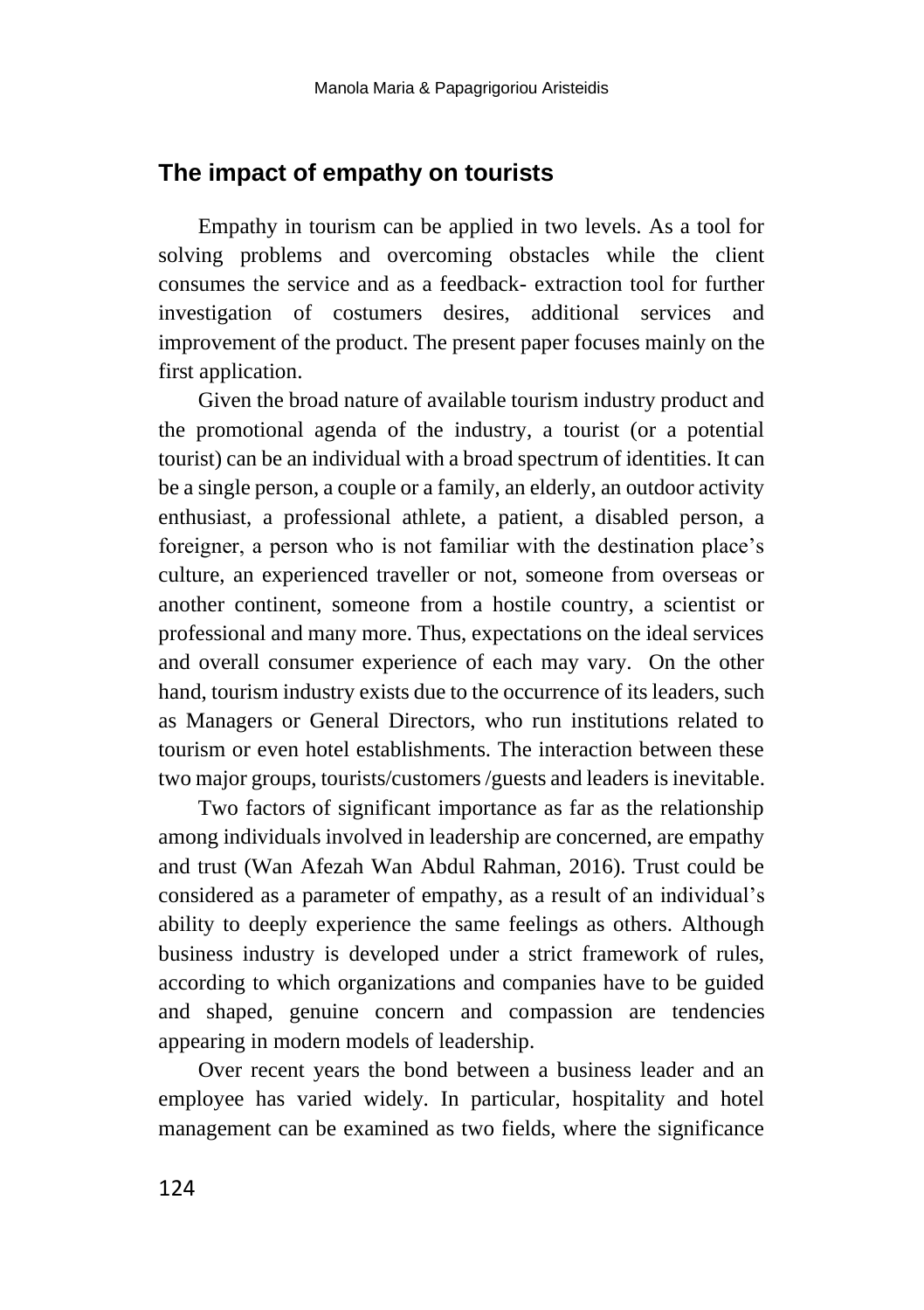of this bond can be detected, since the 3omes apparent by the leader of the hotel establishment, namely the hotel manager, the hotelier or the director, empathy could help him to adapt new, probably more positive aspects of attitude towards his employees. Since the leader of the hotel establishment is determined to upgrade his business profile, he is willing to value the level of his employees' satisfaction in order to raise their motivation and their working performance. The interference of empathy is crucial for this achievement, due to the fact that empathy could be used as a "tool" for an honest, true and realistic management and tourism industry. Via his intention to use his emotions for achieving a mental communication with his employees, even on a nonverbal base, the leader diminishes possible feelings of stress, fear, subordination or lack of confidence of his working personnel. Additionally, such a decision would diminish his own possible negative characteristics, for instance the cruelness originating from his leadership as well as his arrogance. By establishing a trust culture in cases of hotel management and generally in tourism, the leadership actually educates the personnel in open, sincere and moral communication. Simultaneously, he demonstrates an –apparently modern pattern of interaction among employees. Thus, empathy and trust work on a dual base, both between leaders and staff and among employees.

Although empathy is a term usually examined under a theoritical perspective (6), an emperical approach could provide the reader with valuable information concerning psychometric properties of empathy. More specifically, leading personalities were selected to participate in an online self-report research. The objective of the survey was to use specific empathy scales and to compare these quantities afterwards. 112 business leaders from the United States and 104 from Malaysia were selected to participate. Their companies were related to stock exchanges, thus the participants had major leading profiles. The results of the research were obtained via Cronbach's alpha test and ANOVA test and confirmed useful data.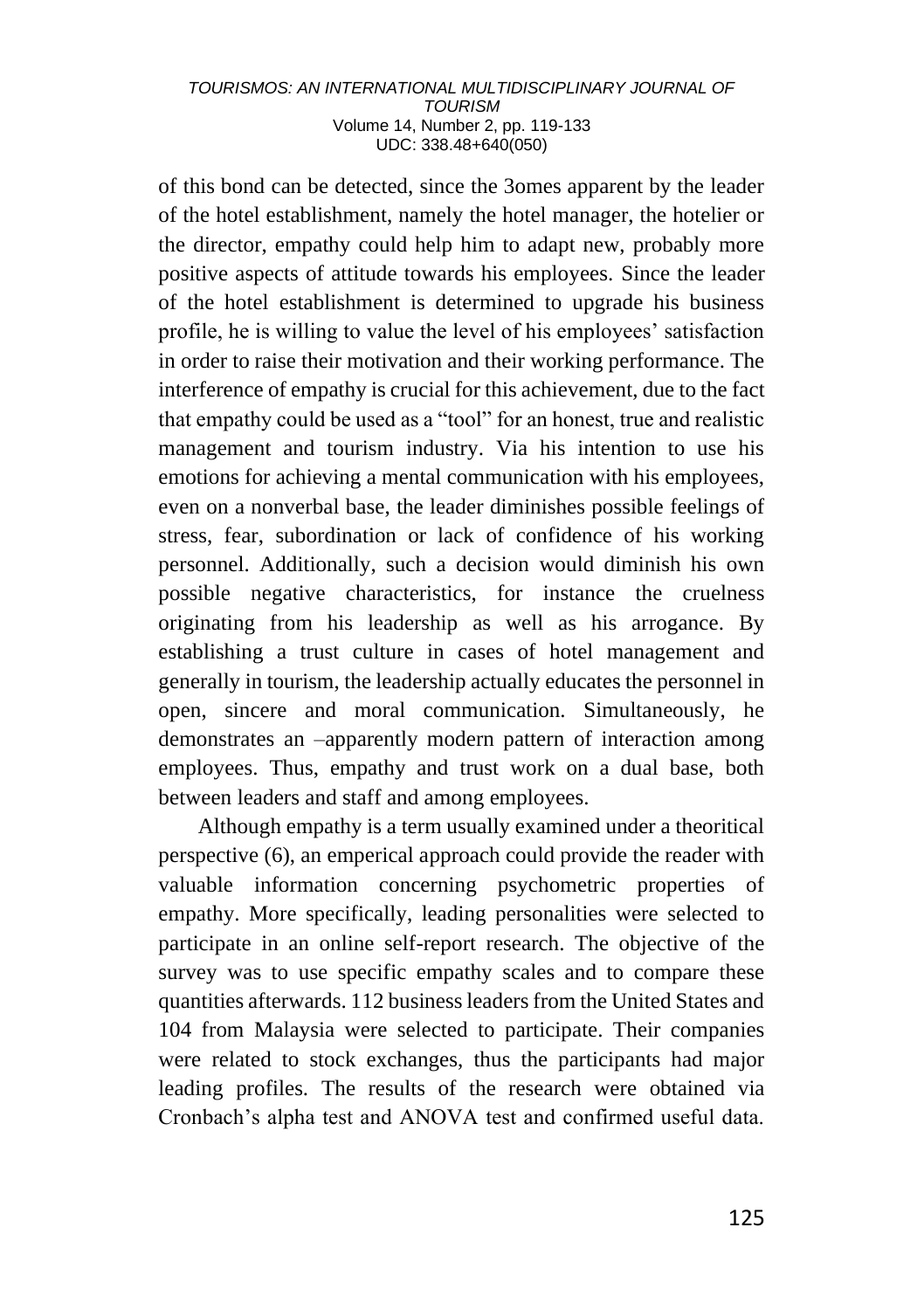Of highest importance is the fact that empathy effectiveness leadership does have reliability, in strong degree. The extend of empathy was larger among the American leaders than among the Malaysian leaders. In addition it would be of high significance to emphasize on the fact that business leaders of young age presented higher level of empathy in comparison to older managers.

### **The impact of empathy on service quality**

Empathy is one of the five factors of SERVQUAL scale, a scale that is used as a questionnaire by service consumers, among tangibles, reliability, assurance and responsibility (1,3). Empathy in tourism industry could be quantatively evaluated and it can be related to certain measured research data. Empathy can be actually "measured" using "units" that vary depending on the proposed technique. Usually some form of questionnaire is used. Literature reports several types, such as Progressive Empathic Sorting Model (1), the Jefferson Scale of Physicians Empathy-Health Professions (JSPEHP) (4) and other. Same or equivalent tools can be used for teaching empathy, in education system or in staff training and consulting scheme.

The impact having on consumer experience may be explained via certain common case instances.

Supposing that a tourist lives in a hotel experiencing unpleasant noises from a nearby room, heading to the staff mentioning the problem. An empathic staff would focus on positioning himself/herself in the situation of the guest. He/she should exhibit understanding of the problem, feel the negative emotions and of course acting in a way that would eliminate the problem. Simultaneously, the staff should use the appropriate vocabulary that is adequate for transmitting the empathic message to the guest. At the end of this intercourse, the tourist will have end up with a solution of his/her problem, partial or complete depending on the problem itself, but most important will have experienced a high service quality and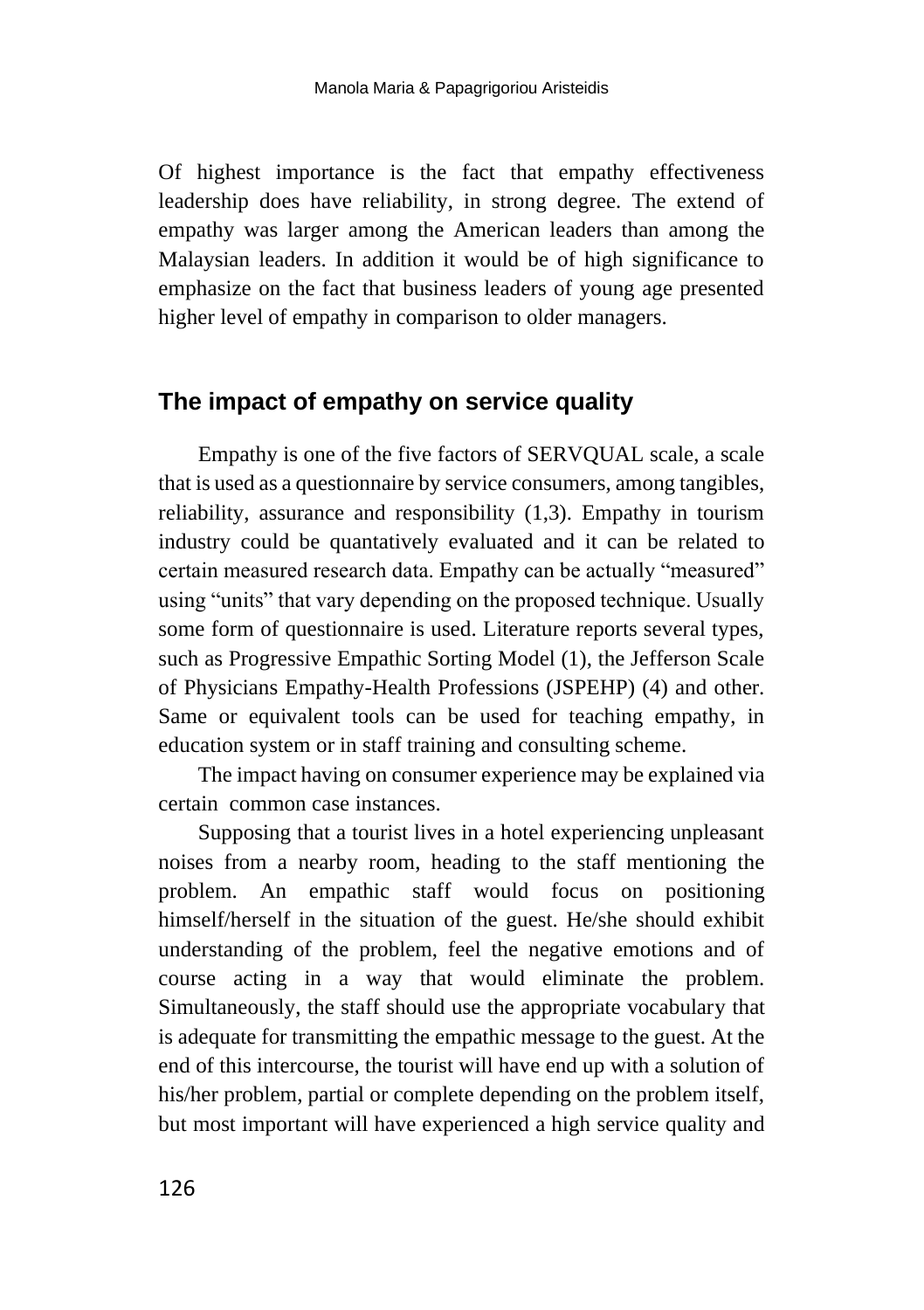a high level of satisfaction, since his/her demand has been heard and a high amount of energy and effort has been put on it by the staff. The major outcome is the creation of a "bond" between the client and the service provider/company (the hotel in our case), that is also a part of the hotel brand itself.

Hearing is a major function in interpersonal relationships. It is also an essential tool of communication (2). In case of empathic behavior, hearing can be used for monitoring purposes as a "data" mining tool. It enables the extraction of information that is partially rational and partially emotional. The service receiver must hear carefully what the client says and try to "see behind the lines".

The positive outcome in this simple case study can be exaggerated, if the hotel is replaced by a more personalized service provider, such as a tourist operator. Let's alter the above scenario and replace the hotel tenant by a group of sport or outdoor enthusiasts and the hotel by a tourist operator that offers sports and outdoors activities. These activities could be hiking, biking, water sports in sea or river, outdoor or indoor cardio classes, outdoor meditation and so on. Let's also assume that some of the tourists are exposed in such activities for the first time and they are reluctant. Empathic behavior in this case can act in three levels. As a tool for sincere approach of reluctant customers, as a tool for creating a "bond" between the staff and the clients and as a tool for extracting feedback for further improvement or modification of the provided services. Empathic behavior, high social engagement and "Team spirit" are the main topics in these group activities, since the major cause of these services is the recreation and not competency and athletic performance.

In case of professional athletes, the demands and the expectations of service receivers are quite different. In this case, the tourist is a professional who is visiting the place to participate to a sports event and he/she has very high demands and very high sensitivity in changes (3). Thus, service experience can have a significant impact on his/her athletic performance. Although in some cases the athlete is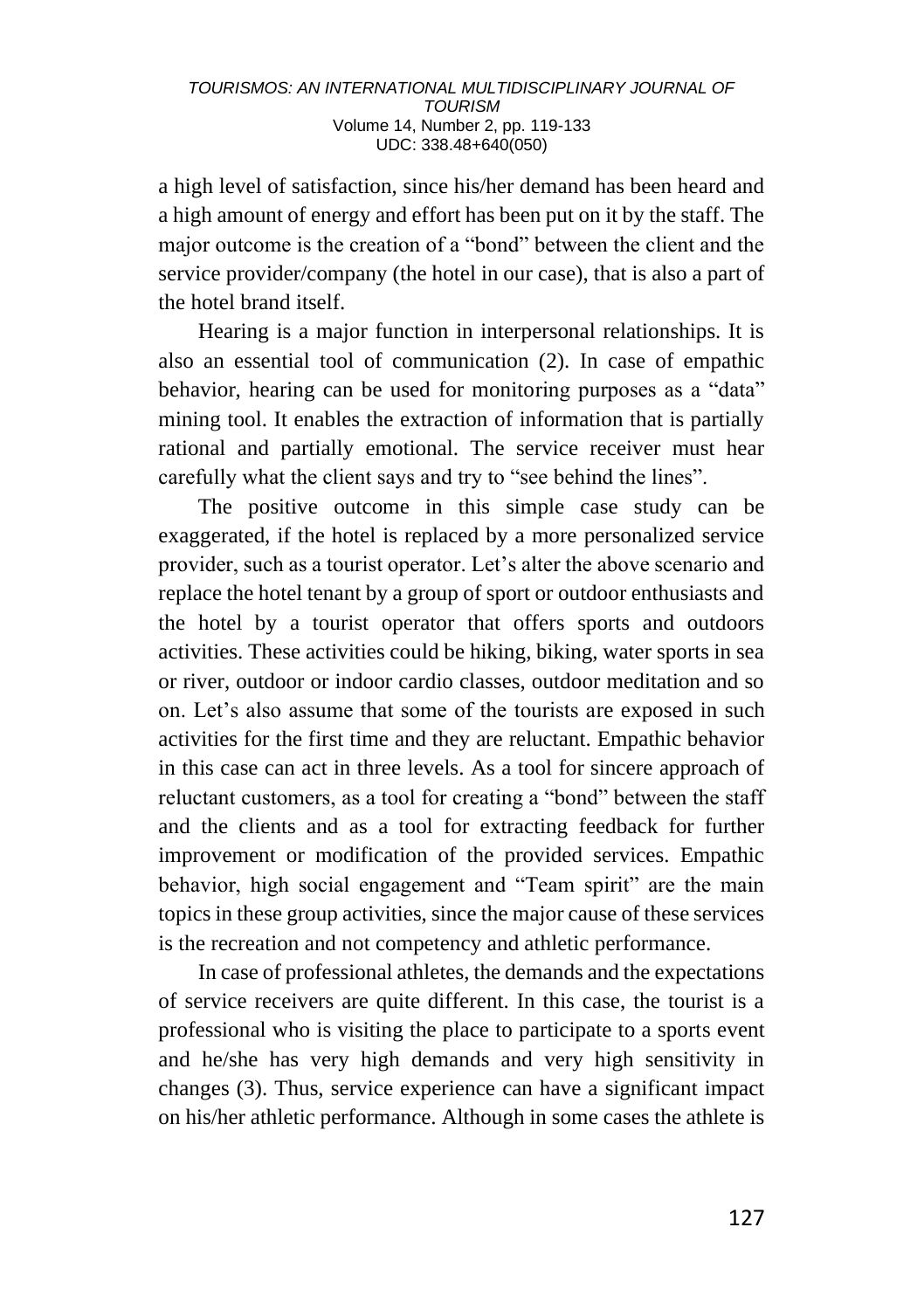a member of a group and is accompanied by a support team (managers, trainers, doctors, physiotherapists, psychologists, translators etc), cultural or physical body shock may be present (3). In this case, empathic behavior of the staff is essential part of an overall professional attitude and service.

Let assume that a group of professional athletes travels overseas and reach their destination after a long flight. Let also assume that the climate is significantly different than the one in the location of origin. Also, there are some major cultural differences and maybe a hostility among the country of origin and the country of destination. Cultural differences can even include cuisine and available edible matter. The challenges an athlete may confront in this scenario are various and demand delicate handling. Empathy is among the essential skills of the staff that could result successful handling of the rising issues.

# **FUTURE PERSPECTIVE: EMPATHY TOUGH BY EMOTIONALLY INTELLIGENT INSTRUCTORS**

Empathy can be inherent or can be taught. Teaching empathic behavior is a process that can take place in school classes or as part of a corporation training scheme for professionals. There are several reports in literature on teaching methods. Most of them are variations or include some role play procedure.

Educational programs of modern schools do not involve any emotional intelligence course, at least in a clear and distinctive way. They are focused on providing knowledge and competency instead (2), ignoring the positive impact of emotional and social "training" on everyday life, on mental health and on the overall growing of students.

A research propose as a methodology for children's emotional education, the following pattern (2): Awareness regarding student's feelings, recognition, hearing with empathy and confirm student's feelings, help student to name his/her feelings, setting limits while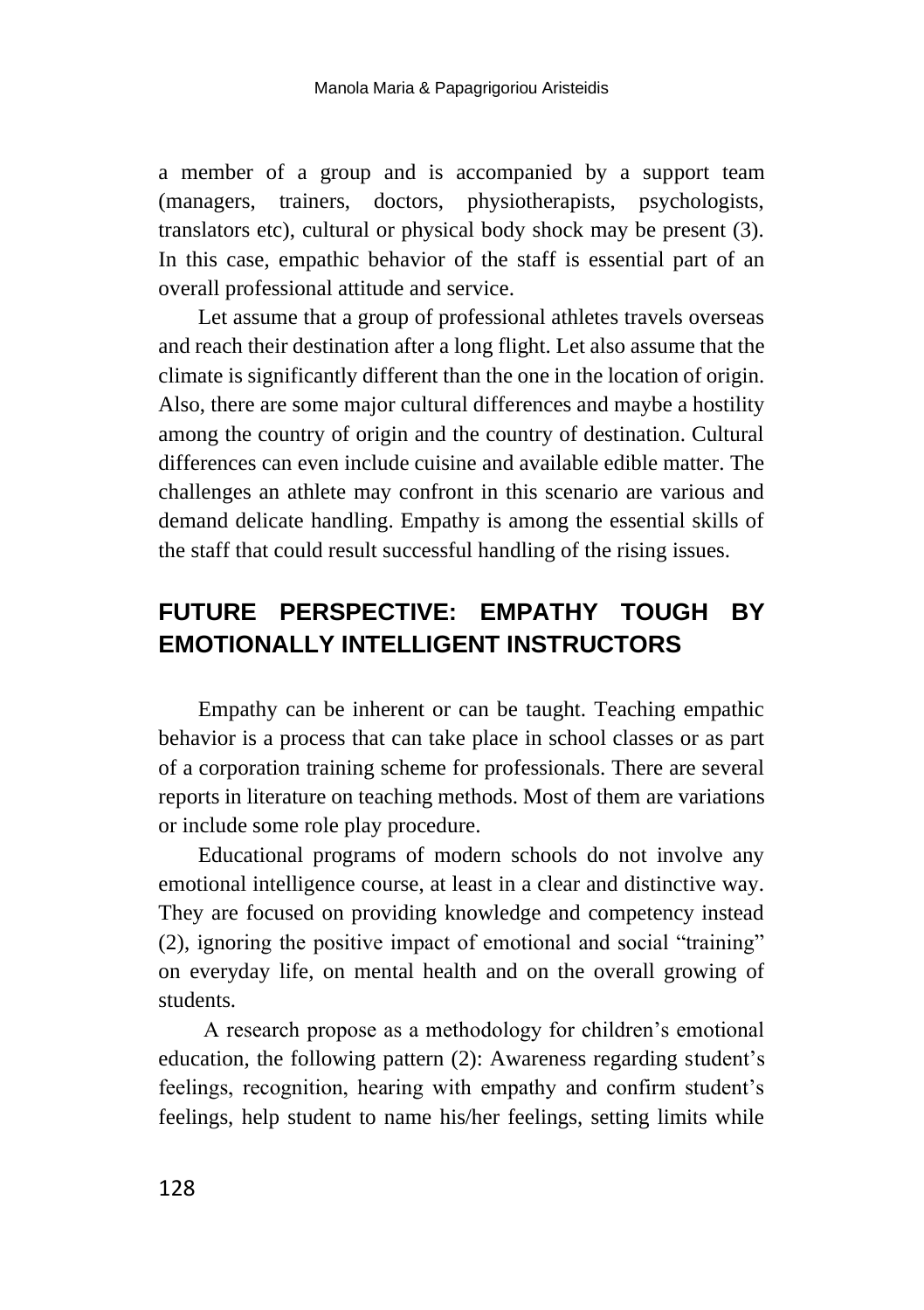helping to explore strategies for problem solving, recognition and setting targets, thoughts on possible solutions, assessment of proposed solutions on the basis of family values, Helping the student to choose a solution.

Other researchers (5) propose that empathy training should initiate with an introduction on emotional vocabulary, ie the words that can be used for describing and naming precisely each emotion an individual can experience. This step can help students to acquire self awareness of their emotions as they experiencing them. Thus, they can apply this ability on other people's emotions. Another important step is the understanding on differences between emotions and thoughts. Thoughts are ideas whereas emotions are feelings. They can be both expressed through speech using sentences, but the necessary vocabulary in each case is different.

Role reversal exercises can also be used as a teaching technique (5). Students can talk about themselves answering questions made by another student. The latter tries to repeat/describe this information. The accuracy of the latter student can be used as an index of his/her empathic skill. Then, these two students reverse roles and the process takes place again. In a variation of this technique, personal information can be replaced by a personal story (a real event or a desire). A student talks about a real event that happened or a desire he/she has. Another student speaks at the same time, supplementary, adding emotional vocabulary in the sentences. The former student, corrects or not the latter. Again, accuracy is used as an index of empathic skill.

The objectives of these techniques is acquiring and improving the skill of empathy and also to train individuals putting aside their own thoughts and emotions and focus on someone else's thoughts and emotions. Similar role play techniques can be applied for giving an emotional insight of bullying behaviour (5). In such a technique, three students play the role of a bully, a victim and an observer respectively. Then, the students switch roles and they finally describe their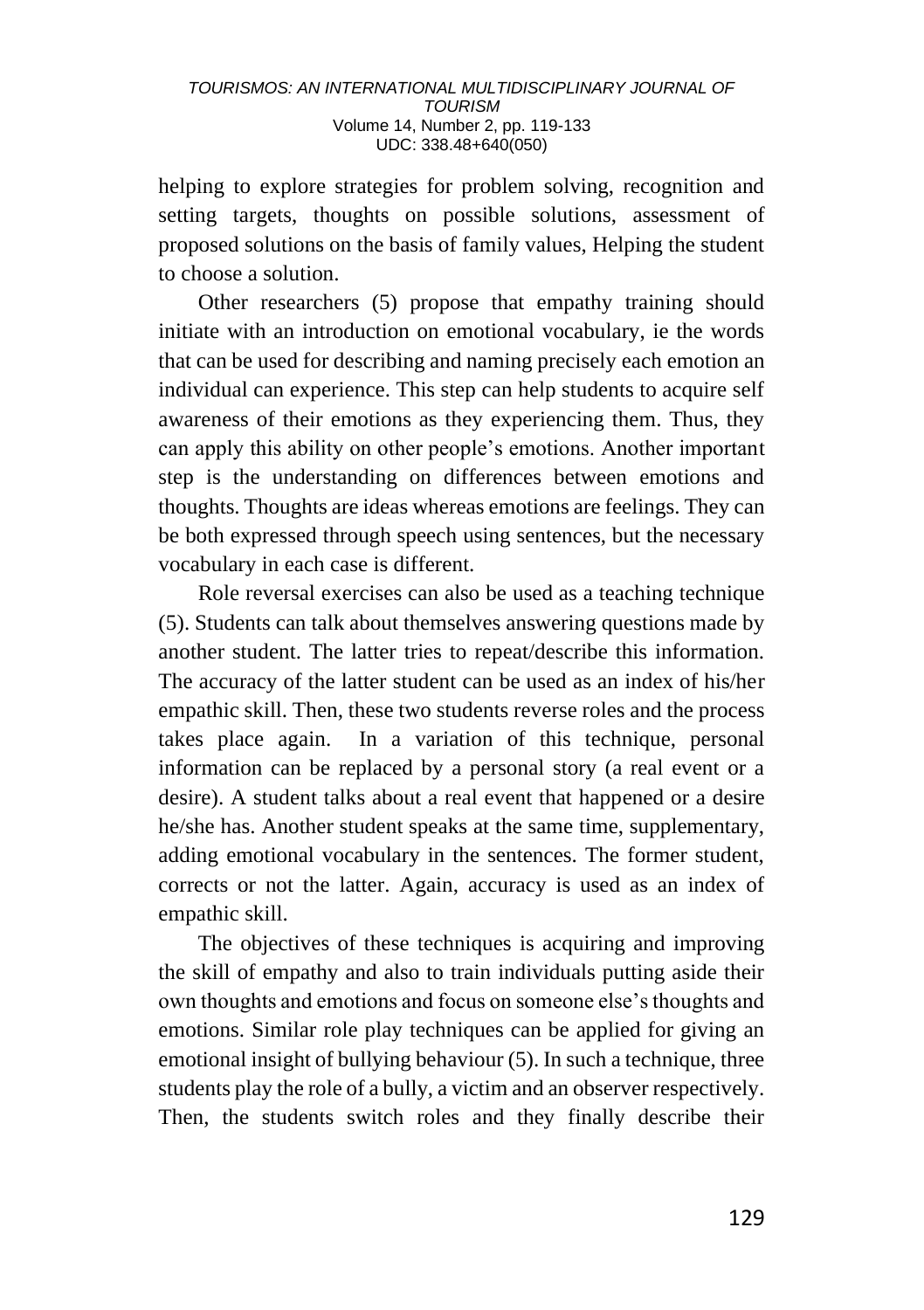experience. Bully can be also replaced by an individual that we see as an "enemy" and the surprising information we get (as part of the role play) about his/her harsh life give us a more empathic explanation on his/her hostile behaviour and a desire of "forgiveness" towards him/her.

Other scholars propose psychodrama as a basis for emotional training techniques (1).

The above techniques can be easily adapted for use on adults as part of a professional training scheme.

## **Neuroscience and Empathy**

Empathy is the capacity to understand or feel what another person is experiencing from within their frame of reference, that is, the capacity to place oneself in another's position. (7)

Theory of mind is the ability to attribute mental states — beliefs, intents, desires, emotions, knowledge, etc. — to oneself, and to others, and to understand that others have beliefs, desires, intentions, and perspectives that are different from one's own. (8)

Theory of mind is crucial for everyday human social interactions and is used when analyzing, judging, and inferring others' behaviors. (9)

Much evidence is accumulating that we automatically simulate the internal experiences of others, and that this simulation contributes to both empathy and theory of mind. (10) Recent studies have shown that even newborns from the age of forty- two minutes to seventy-two hours can imitate facial expressions accurately.  $(11)$ ,  $(12)$ 

The ability to imitate must be innate. (13)

Some facts and highlights concerning the neuroscience of empathy are:

• Empathy for pain requires simulation via networks involved in experienced pain.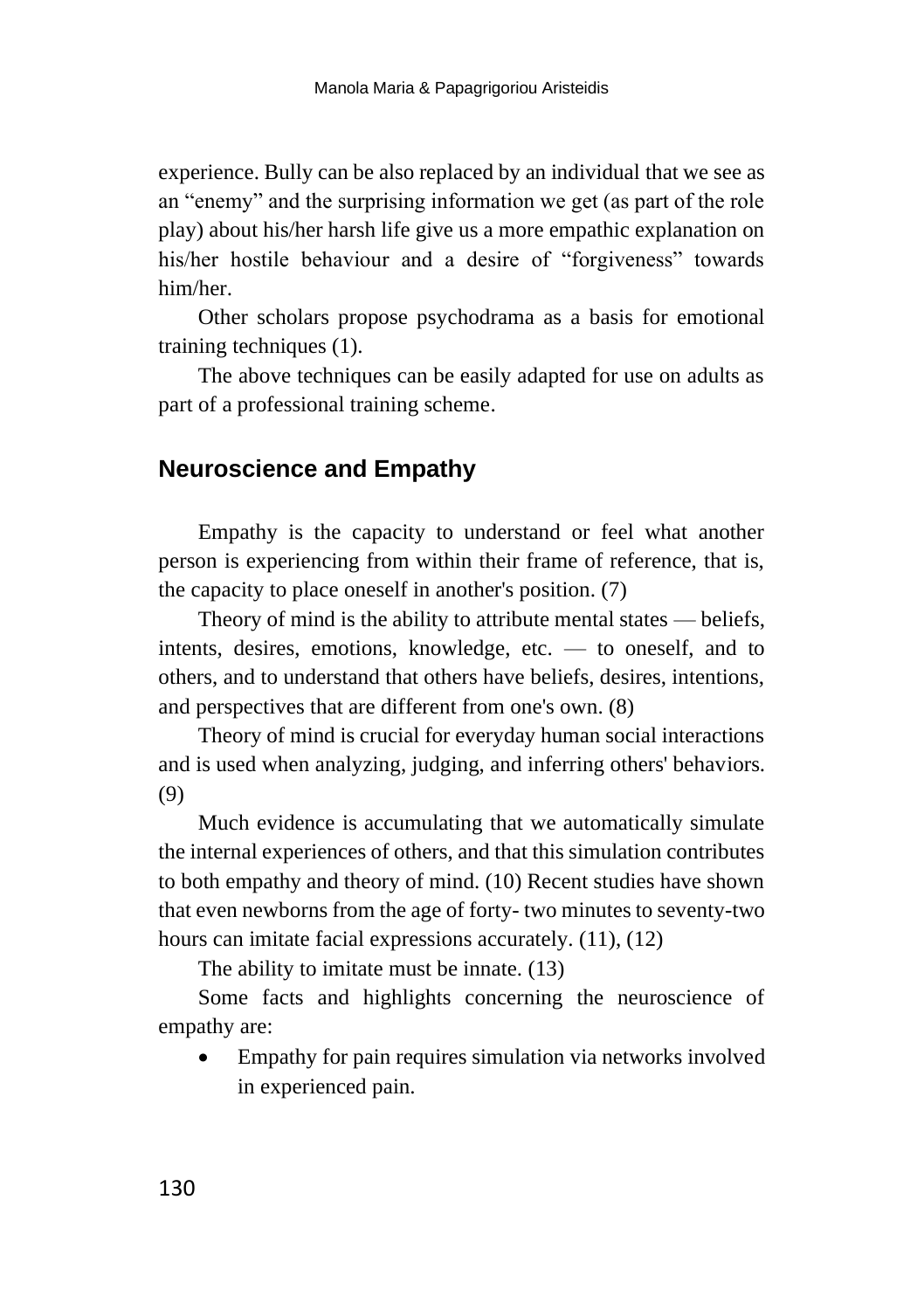- Distinct networks support empathy for distinct phenomena like pain, pleasure, and suffering.
- Activity in these networks or in mentalizing networks can promote empathic concern.
- Empathy and concern rely on subcortical structures shared across social species.

Individuals vary widely in both their empathic abilities and empathic proclivities. (14).

# **RESULTS**

There is no doubt that individuals who participated in some sort of emotional intelligence or social training show higher performance on empathic behaviour and thus, can provide high quality of services when they properly use empathy.

In some industries, such as healthcare, empathic behaviour of staff can be intentional without any relevant training.

Researches on healthcare professionals (doctors, nurses and auxiliary personnel), have also shown that those who had more years of service had higher empathy performance than juniors (4).

Gender has also an impact on empathic behaviour. Women have higher score on empathy than men, a trend that is revealed in several literature reports and can be attributed on inherent (biological) and non-inherent (taught social roles) differences between the two genders (4).

Department of hospital, ie the object of work, had also an impact on empathy performance. In departments of high emotional demands, such as Pediatric, Pathological, Cardiological, Psychiatric, Emergencies etc, empathy performance was higher. This result confirms the common belief that spontaneous empathic behaviour is related to the identity of the service receiver (patient, student, tourist, client, colleague etc.) and it co-exists with compassion.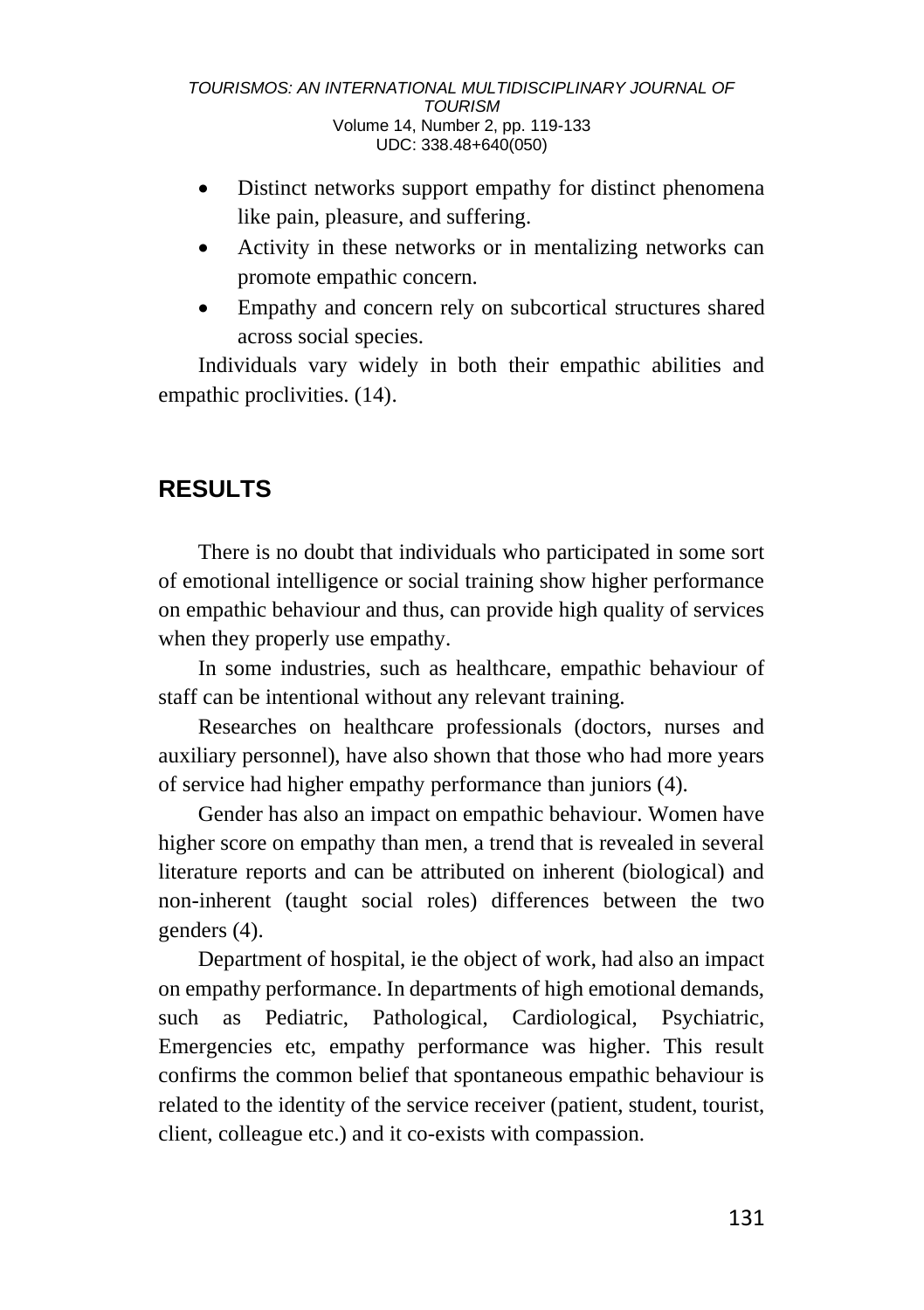Other characteristics of individual such as age and marital status do not seem to have much of an impact on empathic behaviour.

A research on tourism and travel management students showed medium empathic tendency at this group. No significant correlation of empathy performance and age, marital status and working experience was found (1).

### **CONCLUSIONS**

Empathy is a social and emotional skill that can be inherent or can be taught. It can be applied in several industries as a tool to improve the provided services. In tourism industry can make the difference among competitors, due to its positive impact on the overall client experience. Several researches on this topic are available, but a lot of research needs to be done in field and more statistic data to be extracted and trends to be revealed.

### **REFERENCES**

- Ozer Alpar, Seden Algur, Kubilay Ozyer, Importance of empathy in tourism sector: An empirical research intended for university students at travel and hotel management, Management and education, Vol. V, 2009
- Ioannidou F., Konstantikaki V.: Empathy and emotional intelligence: What is it really about?, International Journal of Caring Sciences, 1(3):118– 123, 2008, Thessaloniki, Greece
- Μπίντση Όλγα, Γλυνιά Ελένη: Ο ρόλος της ενσυναίσθησης στην ποιότητα υπηρεσιών του αθλητικού τουρισμού, Αριστοτέλειο Πανεπιστήμιο Θεσσαλονίκης
- Vasiliki Bogiatzaki,Elisavet Frengidou,Emanouil Savakis,Maria Trigoni,Petros Galanis,Fotios Anagnostopoulos: Empathy and Burnout of Healthcare Professionals in Public Hospitals of Greece, International Journal of Caring Sciences, Volume 12, Issue 2, 2019
- Daniel Keeran: Empathy Education Becoming More Human.Ten practical exercises to increase empathic ability in children and adults, College of Mental Health Counselling, 2014